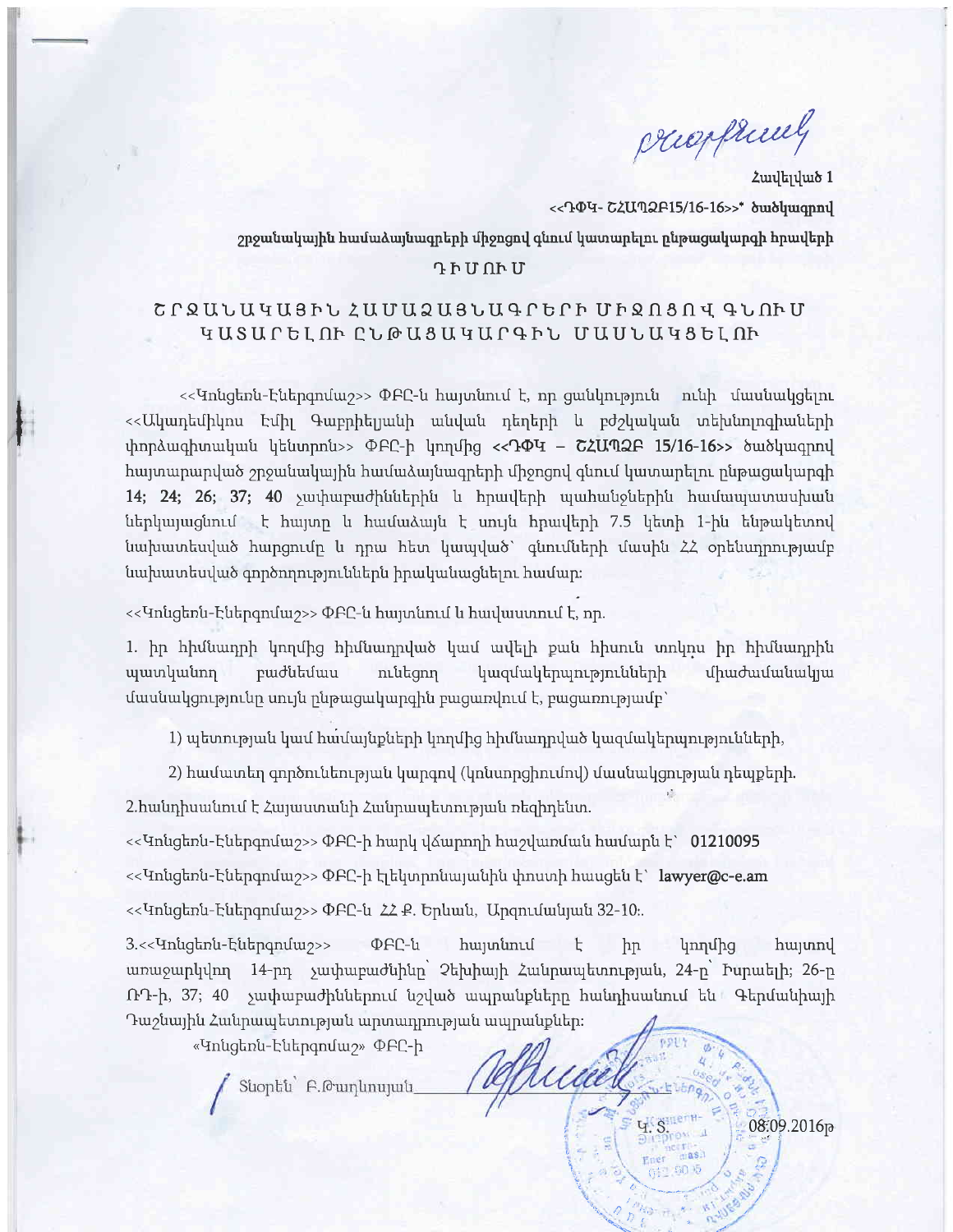Հավելված 2 << TOY - CZU 72 F 15/16-16>> owolunqual շրջանակային համաձայնագրերի միջոցով գնում կատարելու ընթացակարգի հրավերի

#### *L*USSUCUCOF@SOFL

## ՇՐՋԱՆԱԿԱՑԻՆ ՀԱՄԱՁԱՑՆԱԳՐԵՐԻ ՄԻՋՈՑՈՎ ԳՆՈՒՄ ԿԱՏԱՐԵԼՈՒ ԸՆԹԱՑԱԿԱՐԳԻ ՀՐԱՎԵՐՈՎ ՍԱՀՄԱՆՎԱԾ ՄԱՄՆԱԿՑՈՒԹՅԱՆ ԻՐԱՎՈՒՆՔԻ ՊԱՀԱՆՋՆԵՐԻՆ ԻՐ ՏՎՅԱԼՆԵՐԻ ՀԱՄԱՊԱՏԱՍԽԱՆՈՒԹՅԱՆ ՄԱՍԻՆ

ՓԲԸ--ն հայտնում և հավաստում է, որ «Կոնցեռն-Էներգոմաշ» Unyuny <<**ԴΦԿ – ՇՀԱՊՁԲ 15/16-16>>** ծածկագրով շրջանակային համաձայնագրերի միջոցով գնում կատարելու ընթացակարգի հայտը ներկայացնելու օրվա դրությամբ.

1) դատական կարգով սնանկ ձանաչված չէ,

2) չունի ժամկետանց պարտքեր Հայաստանի Հանրապետության հարկային և պարտադիր սոցիալական ապահովության վձարների գծով,

3) «Կոնցեոն-Էներգոմաշ» ՓԲԸ-ի գործադիր մարմնի ներկայացուցիչը հայտը

ներկայացնելու օրվան նախորդող երեք տարիների ընթացքում դատապարտված չի եղել տնտեսական գործունեության կամ պետական ծառայության դեմ ուղղված հանցագործության համար, բացառությամբ այն դեպքերի, երբ դատվածությունը օրենքով սահմանված կարգով հանված կամ մարված է,

ներառված չի գնումների գործընթացին 4) «Կոնցեռն-Էներգոմաշ» **OFC-u** մասնակցելու իրավունք չունեցող մասնակիցների ցուցակում,

«Կոնցեոն-Էներգոմաշ» ՓԲԸ-ի

Suoptiu F. Gununujui

heice 08.09.20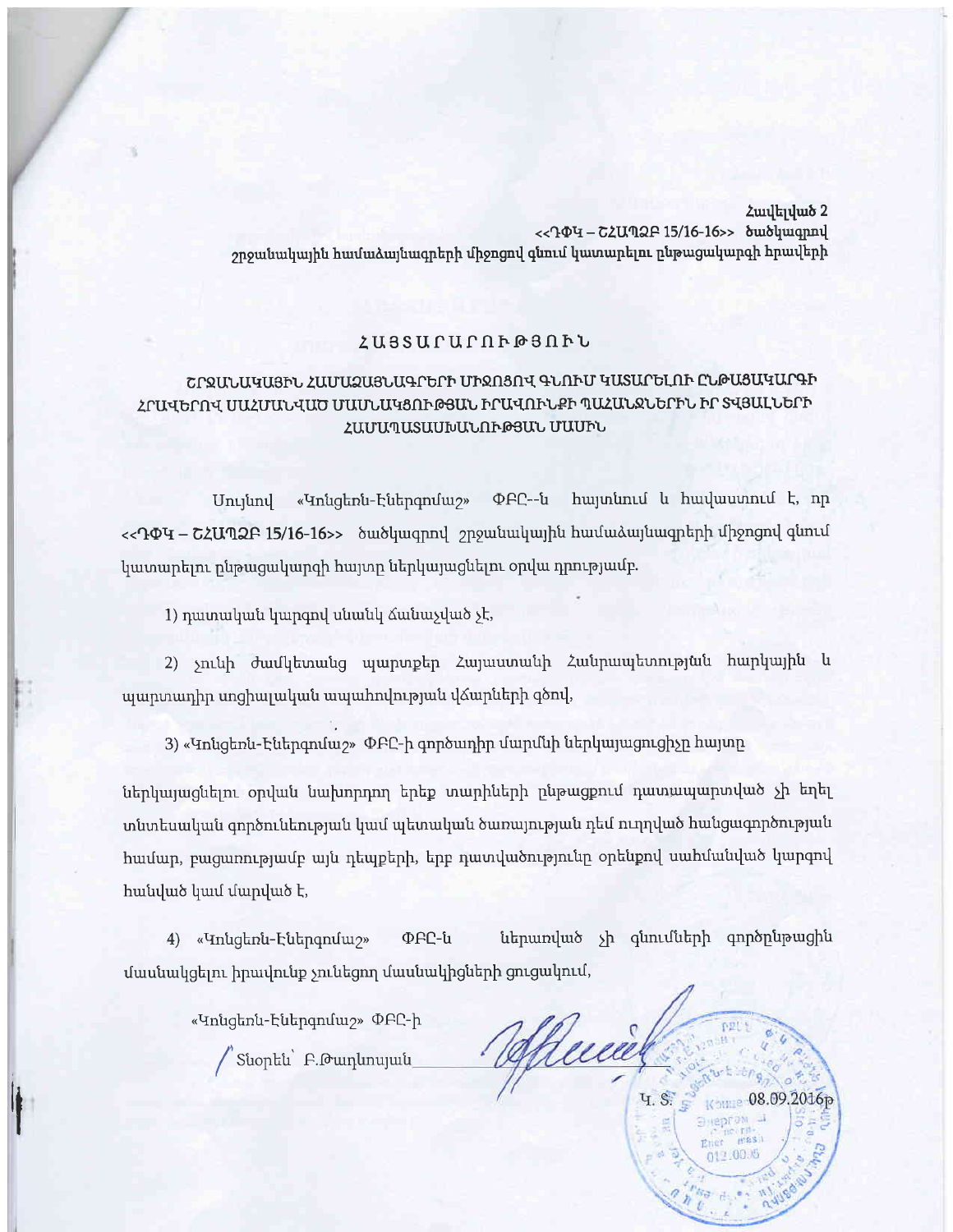<< ԴՓԿ - ՇՀԱՊՁԲ 15/16-16>> ծածկագրով

շրջանակային համաձայնագրերի միջոցով գնում կատարելու ընթացակարգի հրավերի

## ZUSSUPUPNF@SNFL

# ՄԱՄՆԱԳԻՏԱԿԱՆ ՓՈՐՁԱՌՈՒԹՅԱՆ ՄԱՍԻՆ

Մույնով «Կոնցեռն-Էներգոմաշ» ՓԲԸ--ն հայտնում և հավաստում է, որ  $\langle \texttt{P}\Phi \Psi \rangle$ ՇՀԱՊՁԲ 15/16-16>> ծածկագրով շրջանակային համաձայնագրերի միջոցով գնում կատարելու ընթացակարգի հայտը ներկայացնելու տարվա և դրան նախորդող երեք տարիների ընթացքում պատշաձ ձևով իրականացրել է << ԳԱԱԿՔԻ-ՇՀԱՊՁԲ-11/16ծածկագրով բժշկական սարքավորումների և գործիքների պայմանագիրը`  $14/9$ >> կնքված 26.12.2014թ, որի ընդհանուր արժեքը կազմել է 28 600 000 (<mark>քսանութ միլիոն</mark> նշված ծածկագրով պարտավորվում է  $22$  npuul,  $\mu$ վեց հարյուր հազար) շրջանակային համաձայնագրերի միջոցով գնում կատարելու ընթացակարգի սույն հայտարարությունը կարգով ներկայացնել հրավերով սահմանված հիմնավորող` հրավերով նախատեսված փաստաթղթերը։

Ընդ որում դրա (դրանց) շրջանակներում մատակարարված ապրանքների ծավալը (կամ hանրագումարային ծավալը)՝ գումարային արտահայտությամբ, պակաս չէ տվյալ գնման ընթացակարգի շրջանակներում մասնակցի ներկայացրած գնային առաջարկի հիսուն տոկոսից, որից առնվազն մեկ պայմանագրի շրջանակներում մատակարարված ապրանքների ծավալը գումարային արտահայտությամբ, պակաս չէ տվյալ գնման ընթացակարգի շրջանակներում մասնակցի ներկայացրած գնային առաջարկի քսան տոկոսից։

«Կոնցեռն-Էներգոմաշ» ՓԲԸ-ի

08.09.2016р

<sup>1</sup> եթե գնման առարկայի նմանագրիպ խմբի նախահաշվային գինը գնումների պլանի լրացմ<del>ան կարգի համ</del>աձայն չի գերազանցում գնումների բազային միավորի հնգապատիկը, ինչպես նաև, եթե գնման առարկա է հանդիսանում անշարժ գույքը, ապա սույն հավելվածը հրավերից հանվում է։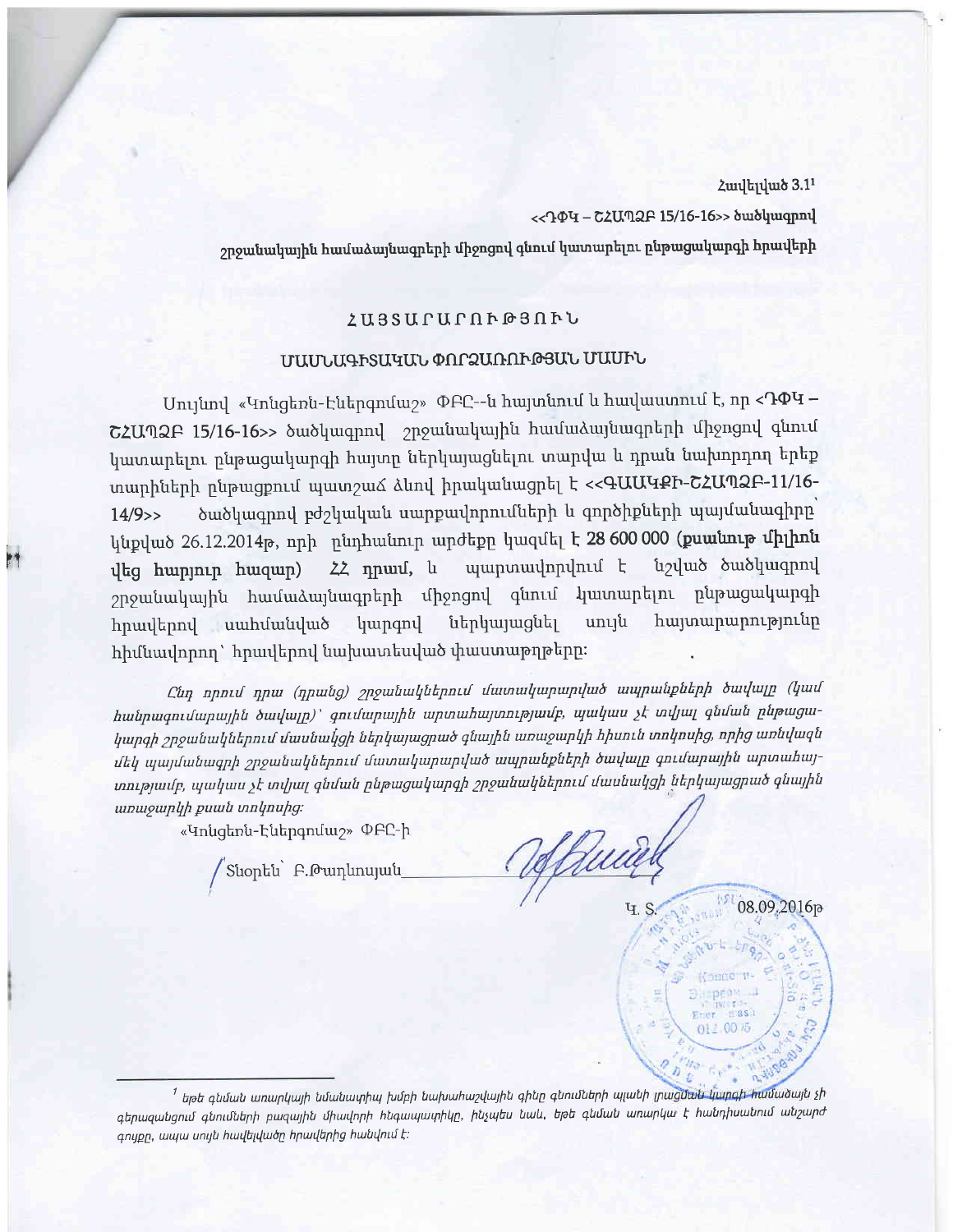<< R Q T - G Z U 7 2 F 15/16-16>> bwdywqnnu

շրջանակային համաձայնագրերի միջոցով գնում կատարելու ընթացակարգի հրավերի

## zuSsufurnho3nhr,

## ՏԵԽՆԻԿԱԿԱՆ ՄԻՋՈՑՆԵՐԻ ՄԱՍԻՆ

Unutrah «Կոնցեոն-էներգոմաշ» ՓԲԸ-ն  $\langle$ -ԴՓԿ - ՇՀԱՊՁԲ 15/16-16>>ծածկագրով<br>2րջանակային համաձայնագրերի միջոցով գնում կատառելու ընթացակայոցի huuuduuduuqntiph unongni quni yuunuptini pupugurunqh 2p2անակներում հայտնում և հավաստում է, որ կազմակերպությունն ունի կնքվելիք պայմանագրի կատարման համար անհրաժեշտ տեխնիկական միջոցներ և այդ տեխնիկական միջոցներով հնարավոր է ապահովել կնքվելիք գործարքով նախատեսված պարտավորությունների պատշաձ կատարումը։

«Կոնցեոն-Էներգոմաշ» ՓԲԸ-ի

Suophu F.Gununujuu

Rua 08.09.2016p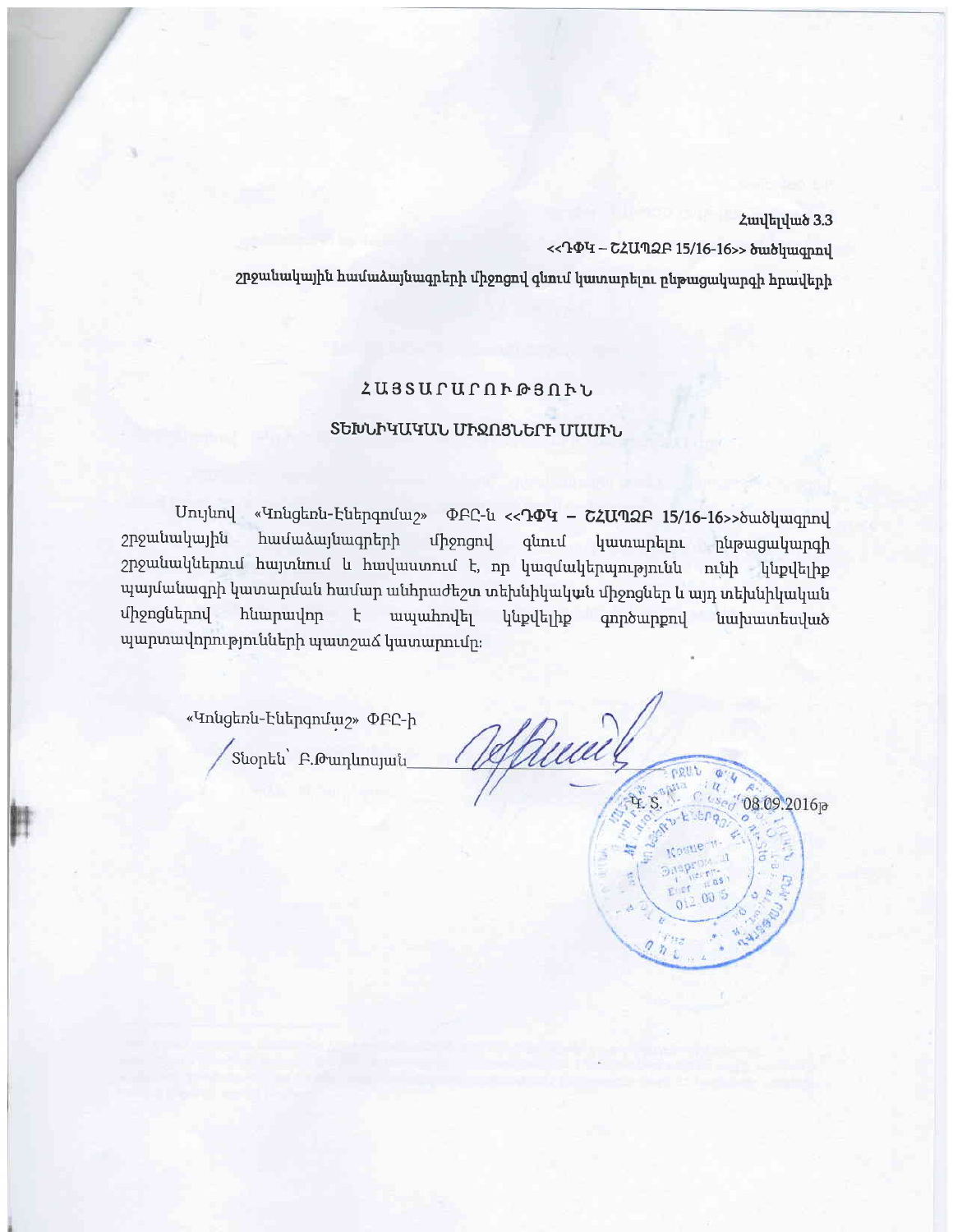<< TOH - CZUNQF 15/16-16>> owolungpny

շրջանակային համաձայնագրերի միջոցով գնում կատարելու ընթացակարգի հրավերի

## ZUSSUCUCOP@SOPL

#### ՖԻՆԱՆՍԱԿԱՆ ՄԻՋՈՑՆԵՐԻ ՄԱՍԻՆ

«Կոնցեռն-Էներգոմաշ» ՓԲԸ-ն հայտնում և հավաստում է, որ Մույնով

<< RPU - C2Un2F 15/16-16>> ծածկագրով 2pջանակային համաձայնագրերի միջոցով գնում կատարելու ընթացակարգի հայտը ներկայացնելուն նախորդող

ա. երեք հաշվետու տարիների համախառն եկամտի հանրագումարը պակաս չէ ներկայացված գնային առաջարկից.

բ. հաշվետու տարվա ընթացքում պարտավորությունների հաշվեկշռային արժեքը չի գերազանցել ակտիվների հաշվեկշռային արժեքը։

«Կոնցեոն-Էներգոմաշ» ՓԲԸ-ի

Suophu A. Gununujulu

Quia 08.09.2016р **4. S.**  $C$  ased

Hua Ws  $R_{B}$ 

 $^2$  Եթե գնման առարկայի նմանատիպ խմբի նախահաշվային գինը գնումների պլանի լրացման կարգի համաձայն չի գերազանցում գնումների բազային միավորի հնգապատիկը կամ գնման առարկա է հանդիսանում անշարժ գույքը, ապա սույն hավելվածը hրավերից hանվում է և hրավերով մասնակիցներից պահանջվում է ներկայացնել միայն 3.5 hավելվածը՝ վերջինից huuut puguuppnuajnuun (footnote):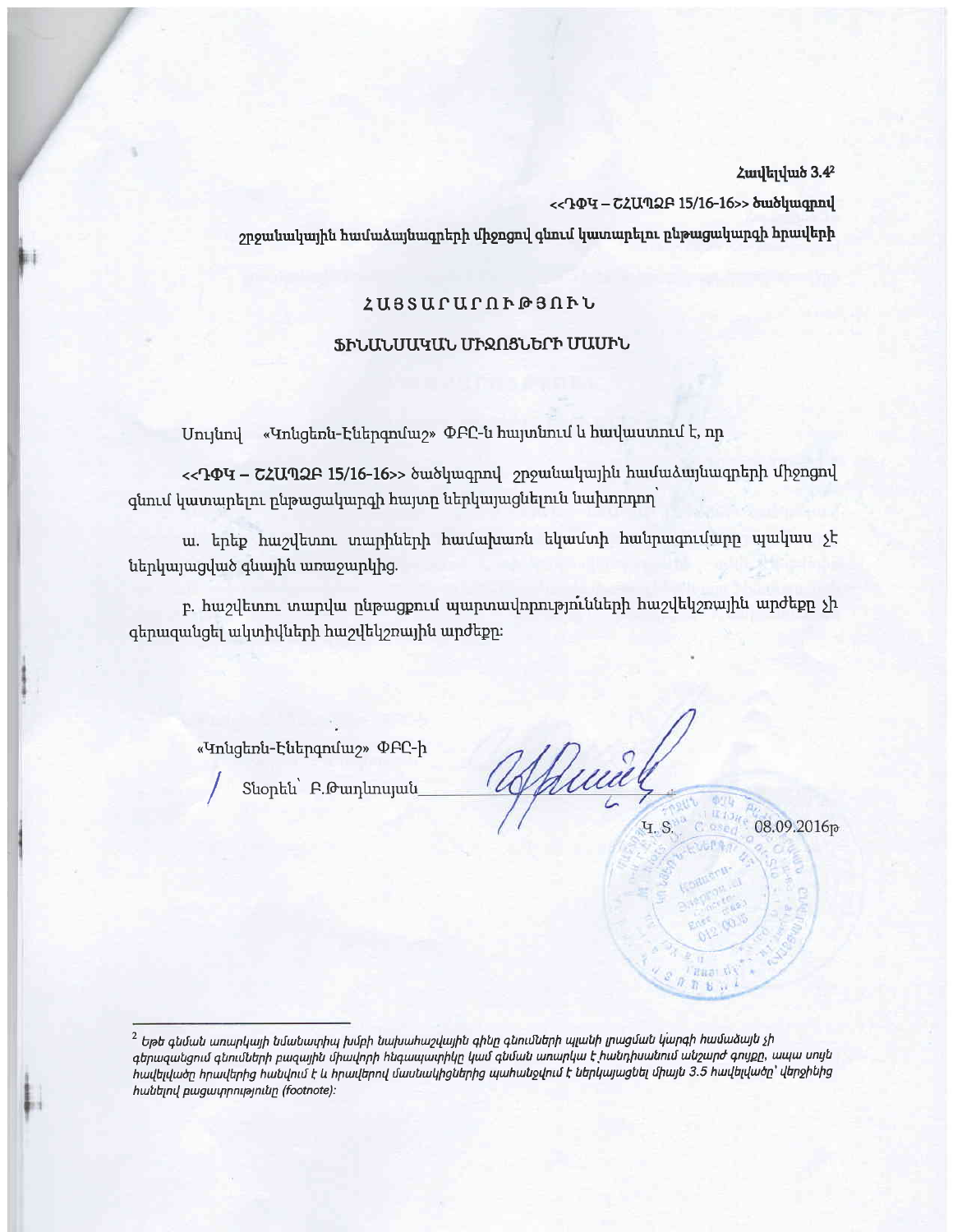<< TO4 - C2Un2 F 15/16-16>> owolungpny

շրջանակային համաձայնագրերի միջոցով գնում կատարելու ընթացակարգի հրավերի

## **ZUSSUCUCOP@SOPL**

## ԱՇԽԱՏԱՆՔԱՅԻՆ ՌԵՍՈՒՐՄՆԵՐԻ ՄԱՍԻՆ

«Կոնցեոն-Էներգոմաշ» ΦԲԸ-ն << ԴФЧ - ՇՀԱՊՁԲ 15/16-16>> ծածկագրով Unuund համաձայնագրերի շրջանակային uppngnu qunul կատարելու **ընթացակարգի** շրջանակներում հայտնում և հավաստում է, որ կազմակերպությունն ունի կնքվելիք պայմանագրի կատարման համար անհրաժեշտ ֆինանսական միջոցներ և այդ ֆինանսական huupuulnp միջոցներով ţ. ապահովել կնքվելիք qnpowppny նախատեսված պարտավորությունների պատշաձ կատարումը։

«<sup>T</sup>Inugtnu-Futpqnum2» PFC-h

Suophu F. Pununujuu

Ruce **4. S.** 

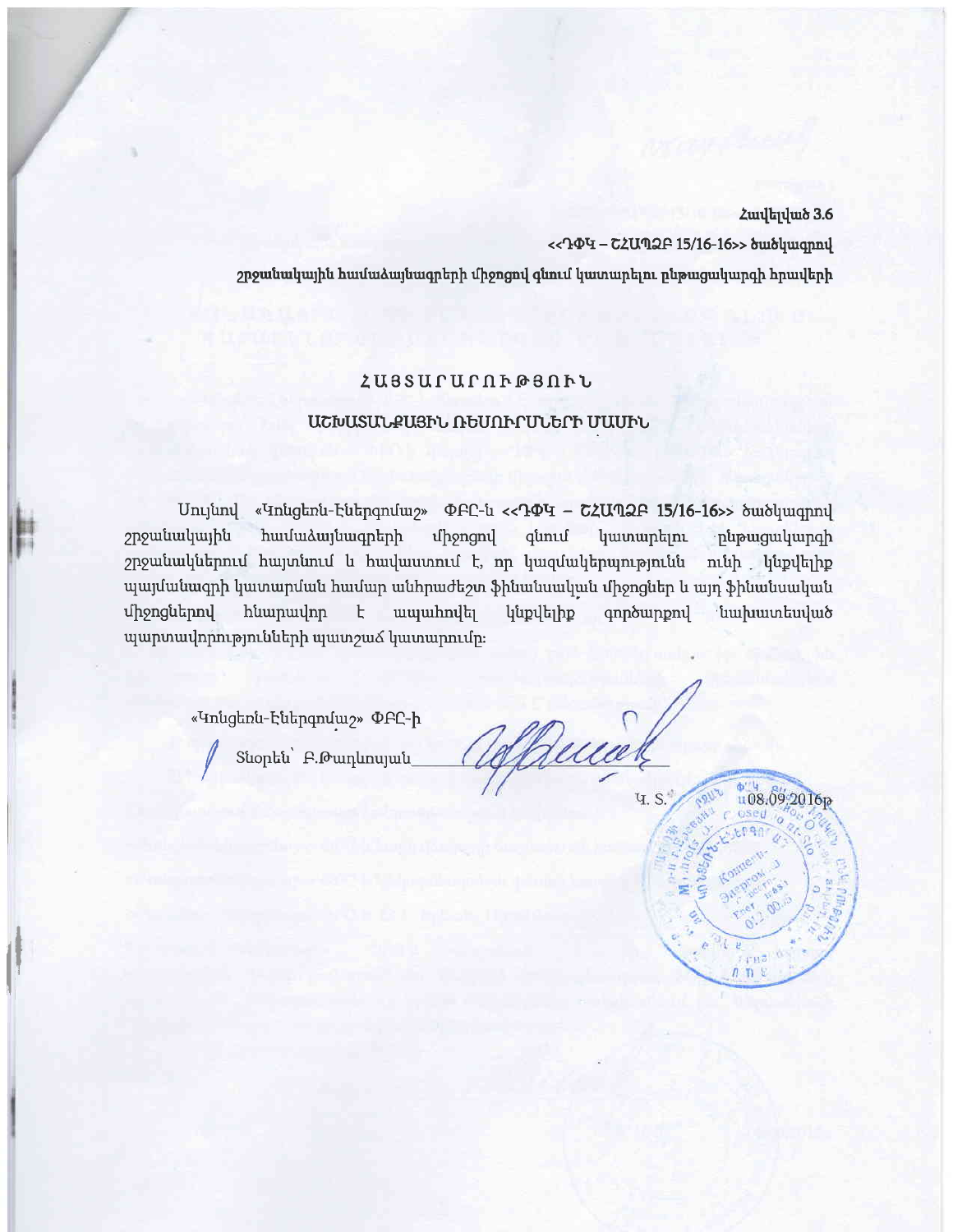prophenel Հավելված 4

<< ԴՓԿ - ՇՀԱՊՁԲ 15/16-16>> ծածկագրով

 $(22$ npuul)

**H.S.** 

 $00$  $\mathbf{O}$ 

08.09.2016р

 $2$ րջանակային համաձայնագրերի միջոցով գնում կատարելու ընթացակարգի հրավերի

#### qLh UIlUQUfrr

fltumrilluuhnhf",l ehp \nqilhg upruriur4n lurb <<'IOq - GZU'TIatr I5/L6-16>> burb\urqpn{  $2$ րջանակային համաձայնագրերի միջոցով գնում կատարելու ընթացակարգի հրավերը, այդ pվում` կնքվելիք պայմանագրի նախագիծը«Կոնցեոն-Էներգոմաշ» ՓԲԸ-ն առաջարկում է պայմանագիրը կատարել հետևյալ գներով.

| 2whw-<br>բաժիննե<br>րի<br>համարնե<br><b>PP</b> | Ապրանքի անվանումը                                    | <b>Fuphundup</b>     | Cunhnig        | UU2*          | <b>Ununguphuud</b><br>ընդհանուր գինը<br>/www.php.php.php.php? |
|------------------------------------------------|------------------------------------------------------|----------------------|----------------|---------------|---------------------------------------------------------------|
| $\overline{I}$                                 | $\overline{2}$                                       | $\boldsymbol{\beta}$ | $\overline{4}$ | 5             | $6 = 3 + 4 + 5$                                               |
| 14                                             | Պղտորաչափ (Densi-LA-<br>Meter)                       | 729 167              | 145 833        | 175 000<br>¥. | 1 050 000<br>Մեկ միլիոն հիսուն<br>huqup                       |
| 24                                             | Ջերմաչափ խոնավաչափ<br><i>u</i> uunh                  | 312 500              | 62500          | 75 000        | 450 000<br>Չորս հարյուր հիսուն<br>huiquip                     |
| 26                                             | Մեմբրանային<br>վակումային պոմպ                       | 194 445              | 38 8 8 8       | 46667         | 280 000<br>Երկու հարյուր<br>ութսուն հազար                     |
| 37                                             | Ֆազայի շշերի<br>huulupuon                            | 937 500              | 187500         | 225 000       | 1 350 000<br>Մեկ միլիոն երեք<br>հարյուր հիսուն<br>huqup       |
| 40                                             | Քրոմատոգրաֆիկ<br>աշխատանքների<br>սրվակների հավաքածու | 729 167              | 145 833        | 175 000       | 1 050 000<br>Մեկ միլիոն հիսուն<br>huqup                       |

 $\bm{v}$ bp $\bm{t}$  Uwuhul $p$ lgh wu $\bm{l}$ kuga $\bm{v}$ lunda buqh $\bm{p}$  h un $p$ l yang t $\bm{u}$  nyuttupuqu $\bm{v}$ Հանրապետության պետական բյուջե վձարվելիք ավելացված արժեքի հարկի  $5 - p\eta$ «Կոնցեոն-Էներգոմաշ» ՓԲԸ-ի ujni buli pitel

Shophu F. Pununujulu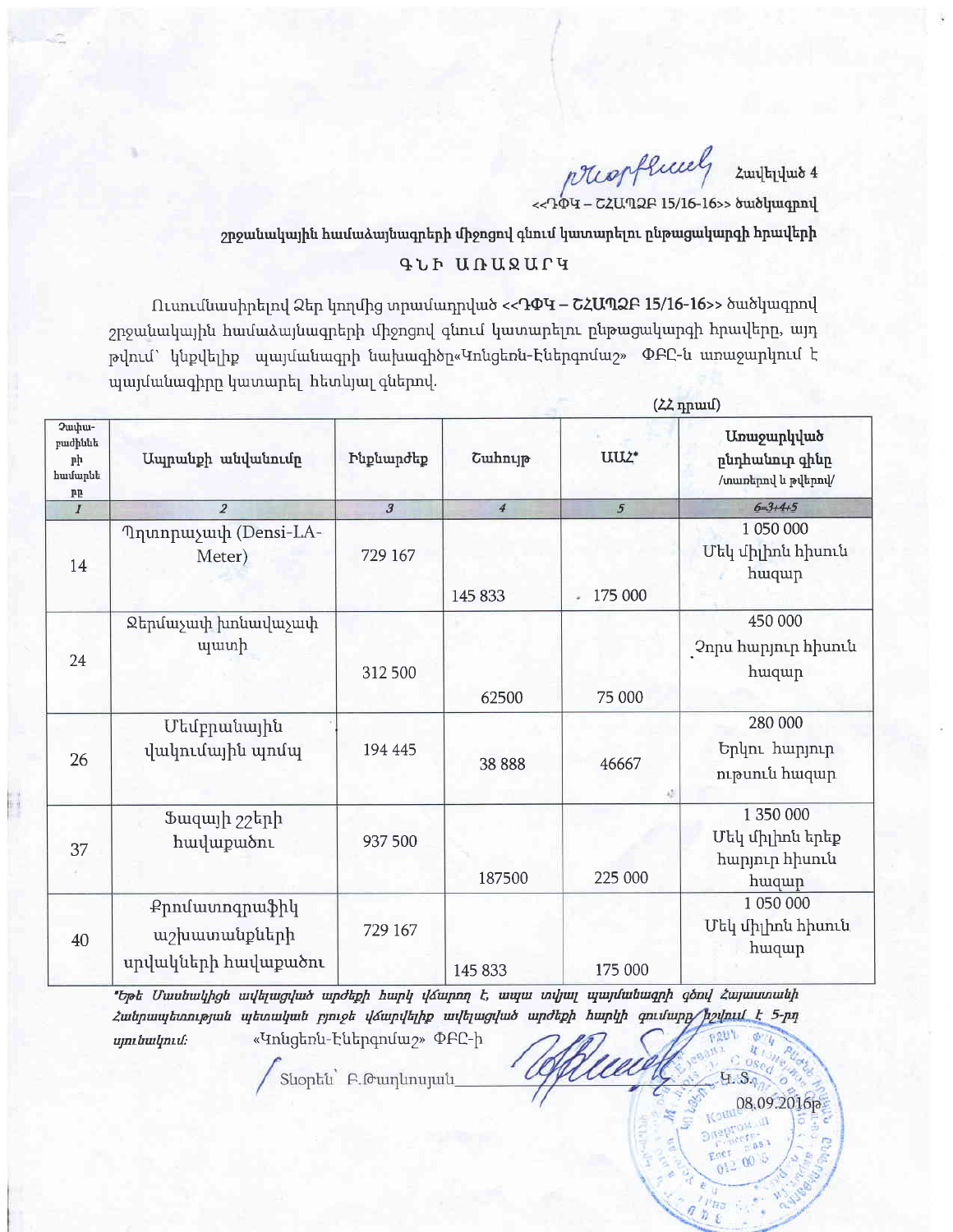#### **Z**ավելված 4.1

<< TOU - GZUT2F 15/16-16>> outpuquaque

շրջանակային համաձայնագրերի միջոցով գնում կատարելու ընթացակարգի հրավերի

#### 2U3 SUrUf n hrd3 nhL

## unugufqq,n"l. u4lfur"PLbfh' zfuqbfnq, Lutuusbuquo

#### sbtuLhququL FLnhousrrbfhL zutru4rusuutuuLnhfdSuL qbfuFbrBur.

Unyund «Կոնցեոն-Էներգոմաշ» ՓԲԸ--ն հայտարարում և հավաստում է, որ << **ԴՓԿ** - $CZUM2F$  15/16-16>>  $\delta$  tubuq pmulququrul 2p2 pand hulungquruq timping timbul  $\text{I}$ ատարելու ընթացակարգի 2րջանակներում իր կողմից ներկայացված հայտով  $unuqunlq$ վող` 14; 24; 26; 37; 40 չափաբաժիններում նշված ապրանքների տեխնիկական plinipuiqhputipp huituiquinuupuutinit tu <<<<rr/>**Quinter 15/16-16>>** burbluiqpnt  $p$ նթացակարգի հրավերով նախատեսված ապրանքի տեխնիկական բնութագրին։

Cun որում` 1-ին տեղը զբաղեցրած մասնակից ձանաչվելու դեպքում «Կոնցեոն-Էներգոմաշ» ՓԲԸ-ն պարտավորվում է ներկայացնել իր կողմից հաստատված՝ հայտով  $u$ տաջարկված ապրանքների  $\cdot$ անվանումները և տեխնիկական բնութագիրները։

«Կոնցեոն-Էներգոմաշ» ՓԲԸ-ի

l'

Shophu P. Թաղևոսյան

08.09.2016р  $\mathbf{f}_1$   $\mathbf{f}_2$